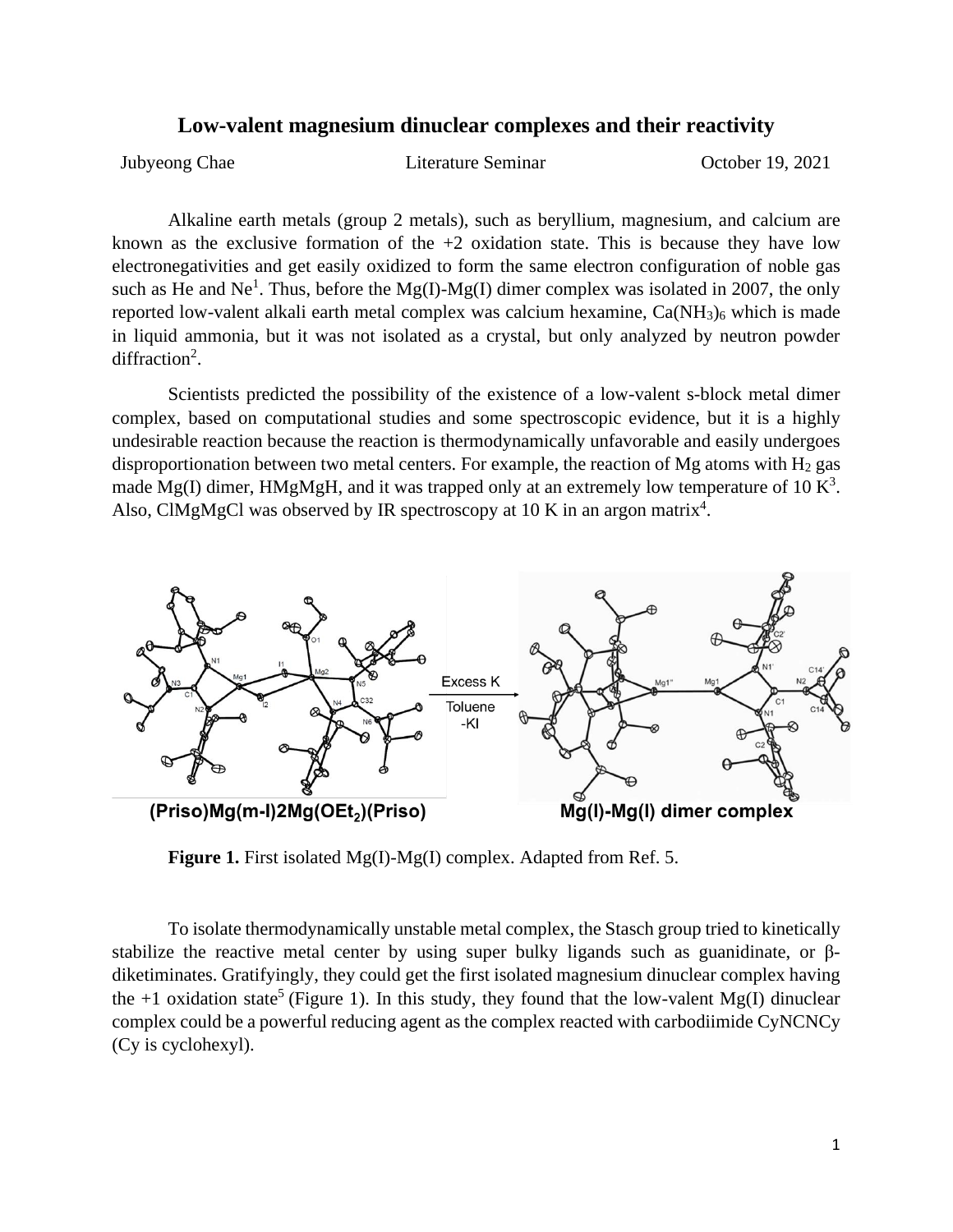

**Figure 2.** Examples of the reactivity of low-valent Mg complex as a reducing agent<sup>7,8</sup>.

Following studies of the low-valent Mg(I) dimer complex are expanding the area of reducing agent<sup>6</sup>. Even though there are many traditional reductants such as  $KC_8$ , metallocene, SmI<sub>2</sub>, and alkali metals (Na or K), but these have some drawbacks such as low solubility, over reduction, byproducts, and safety problems. The low-valent s-block complexes could be an alternative option because it is soluble in a hydrocarbon solvent such as toluene, can proceed stoichiometric reaction. Also, it could be easily separated after the reaction as precipitation, and it is safer than alkali metals. With these advantages, many promising results as a reductant were reported both in organic and inorganic synthesis recently<sup>7,8</sup> (Figure 2).



Figure 3. Promising research area with the low-valent Mg complex.